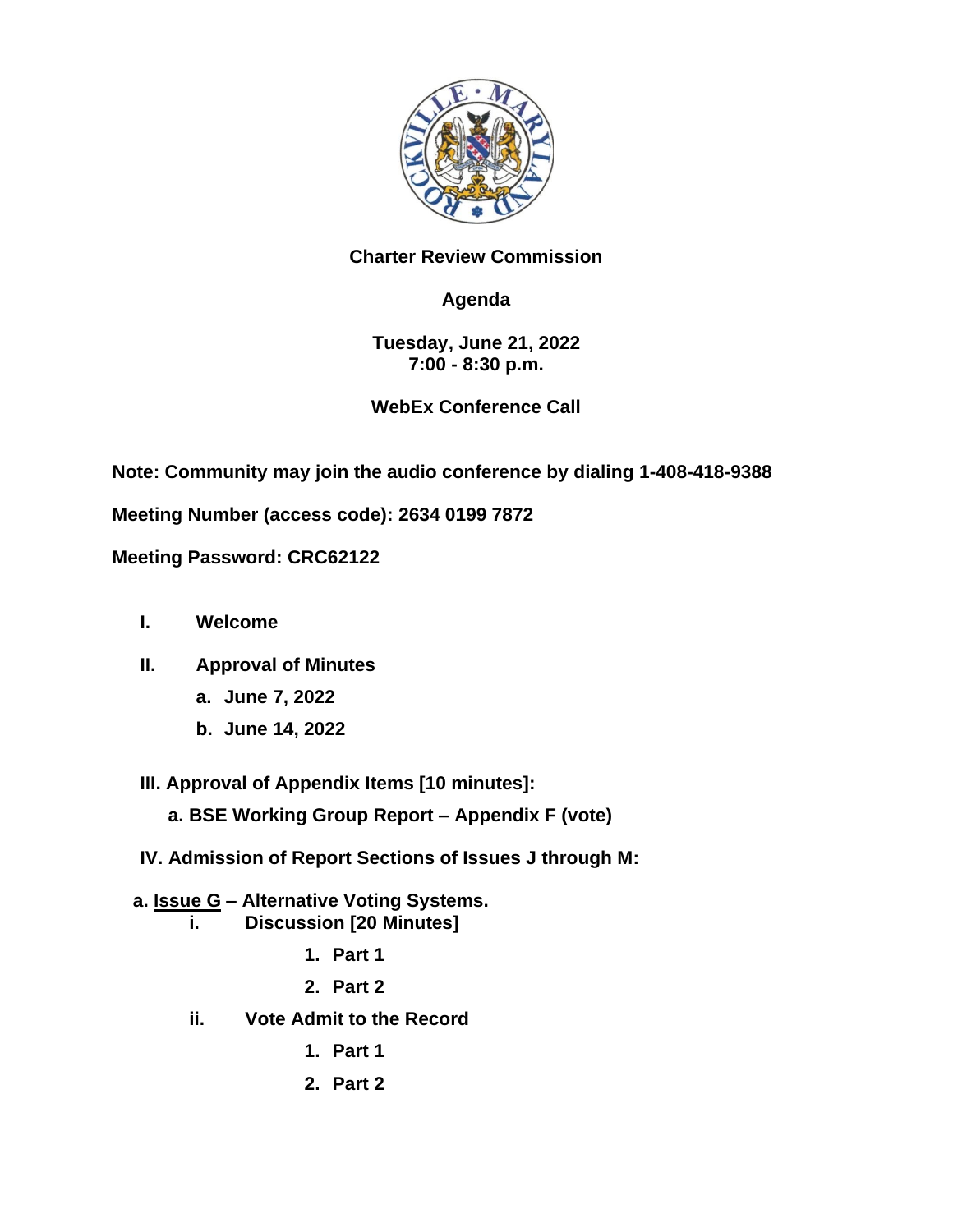- **b. Issue I – Alternative methods of advertising an election.**
	- **i. Discussion [15 Minutes]**
	- **ii. Vote Admit to the Record**
- **c. Issue N – Alternative methods of advertising an election.**
	- **iii. Discussion [15 Minutes]**
	- **iv. Vote Admit to the Record**
- **d. Issue O – Alternative methods of advertising an election.**
	- **v. Discussion [15 Minutes]**
	- **vi. Vote Admit to the Record**
- **e. Issue P – Alternative methods of advertising an election.**
	- **vii. Discussion [15 Minutes]**
	- **viii. Vote Admit to the Record**
- **VI. Mayor and Council Working Group Report:**
	- **a. Presentation by Commissioner Valeri [10 minutes]**
	- **b. Issue A – Expanding the size of the Mayor and Council. i. Discussion [15 Minutes]**
		- **ii. Vote – Assignment of Dissenting Opinion Committee**
	- **c. Issue B – Term Limits of the Mayor and Council.**
		- **i. Discussion [15 Minutes]**
		- **ii. Vote – Assignment of Dissenting Opinion Committee**

## **d. Issue C – Staggered terms of Councilmembers.**

- **i. Discussion [15 Minutes]**
- **ii. Vote – Assignment of Dissenting Opinion Committee**
- **e. Issue D – Representative districts and the boundaries for districts. iii. Discussion [15 Minutes]**
	- **iv. Vote – Assignment of Dissenting Opinion Committee**
- **f. Issue E – The addition of a "resign to run" provision. iii. Discussion [15 Minutes]**
	- **iv. Vote – Assignment of Dissenting Opinion Committee**
- **g. Issue F – The process for filling a vacancy in the office of mayor and vacancy in the office of councilmember.**
	- **iii. Discussion [15 Minutes]**